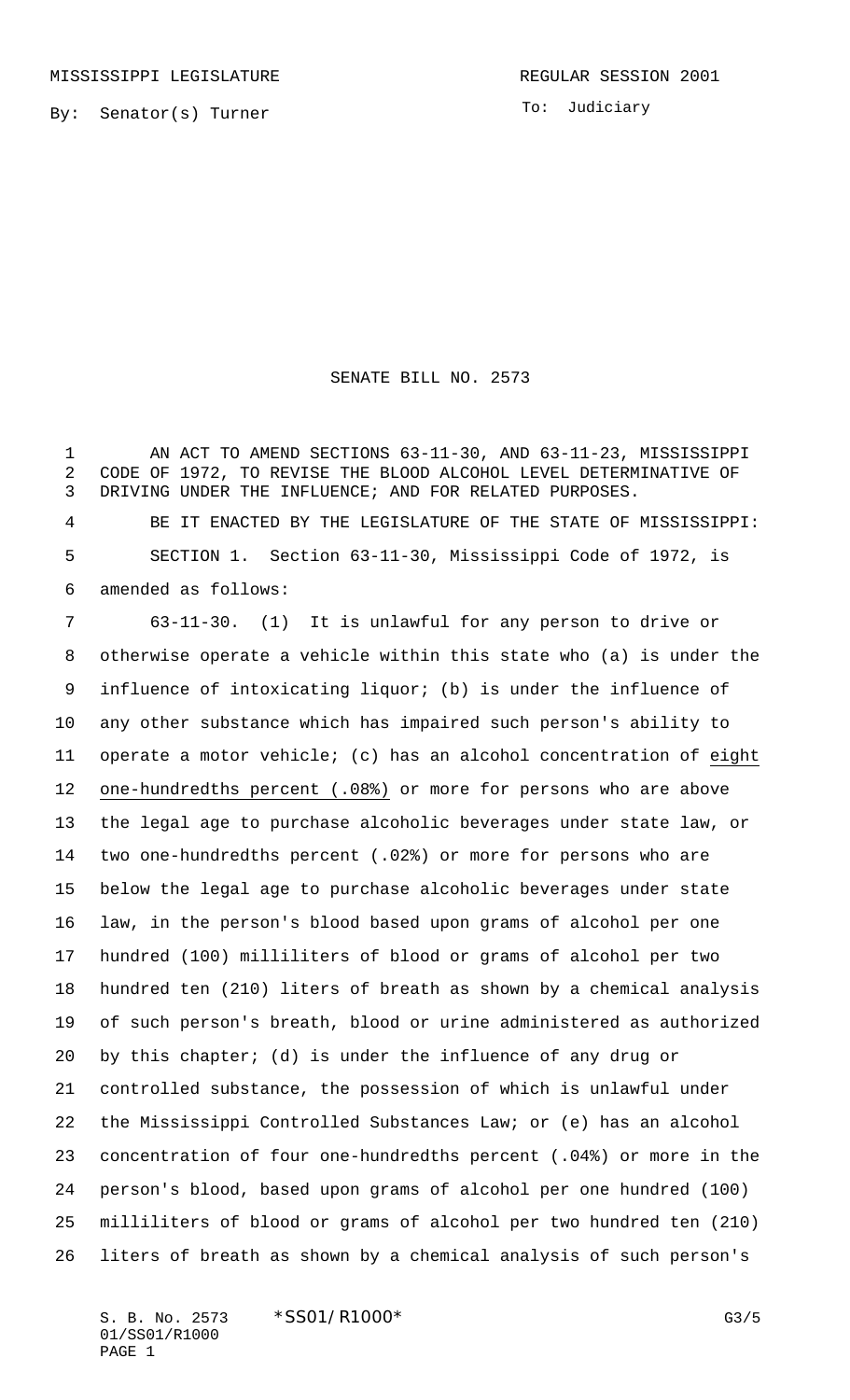blood, breath or urine, administered as authorized by this chapter for persons operating a commercial motor vehicle.

 (2) (a) Except as otherwise provided in subsection (3), upon conviction of any person for the first offense of violating subsection (1) of this section where chemical tests provided for under Section 63-11-5 were given, or where chemical test results are not available, such person shall be fined not less than Two Hundred Fifty Dollars (\$250.00) nor more than One Thousand Dollars (\$1,000.00), or imprisoned for not more than forty-eight (48) hours in jail or both; and the court shall order such person to attend and complete an alcohol safety education program as provided in Section 63-11-32. The court may substitute attendance at a victim impact panel instead of forty-eight (48) hours in jail. In addition, the Department of Public Safety, the Commissioner of Public Safety or his duly authorized agent shall, after conviction and upon receipt of the court abstract, suspend the driver's license and driving privileges of such person for a period of not less than ninety (90) days and until such person attends and successfully completes an alcohol safety education program as herein provided; provided, however, in no event shall such period of suspension exceed one (1) year. Commercial driving privileges shall be suspended as provided in Section 63-1-83.

S. B. No. 2573 \*SS01/R1000\* 01/SS01/R1000 PAGE 2 The circuit court having jurisdiction in the county in which the conviction was had or the circuit court of the person's county of residence may reduce the suspension of driving privileges under Section 63-11-30(2)(a) if the denial of which would constitute a hardship on the offender, except that no court may issue such an order reducing the suspension of driving privileges under this subsection until thirty (30) days have elapsed from the effective date of the suspension. Hardships shall only apply to first offenses under Section 63-11-30(1), and shall not apply to second, third or subsequent convictions of any person violating subsection (1) of this section. A reduction of suspension on the basis of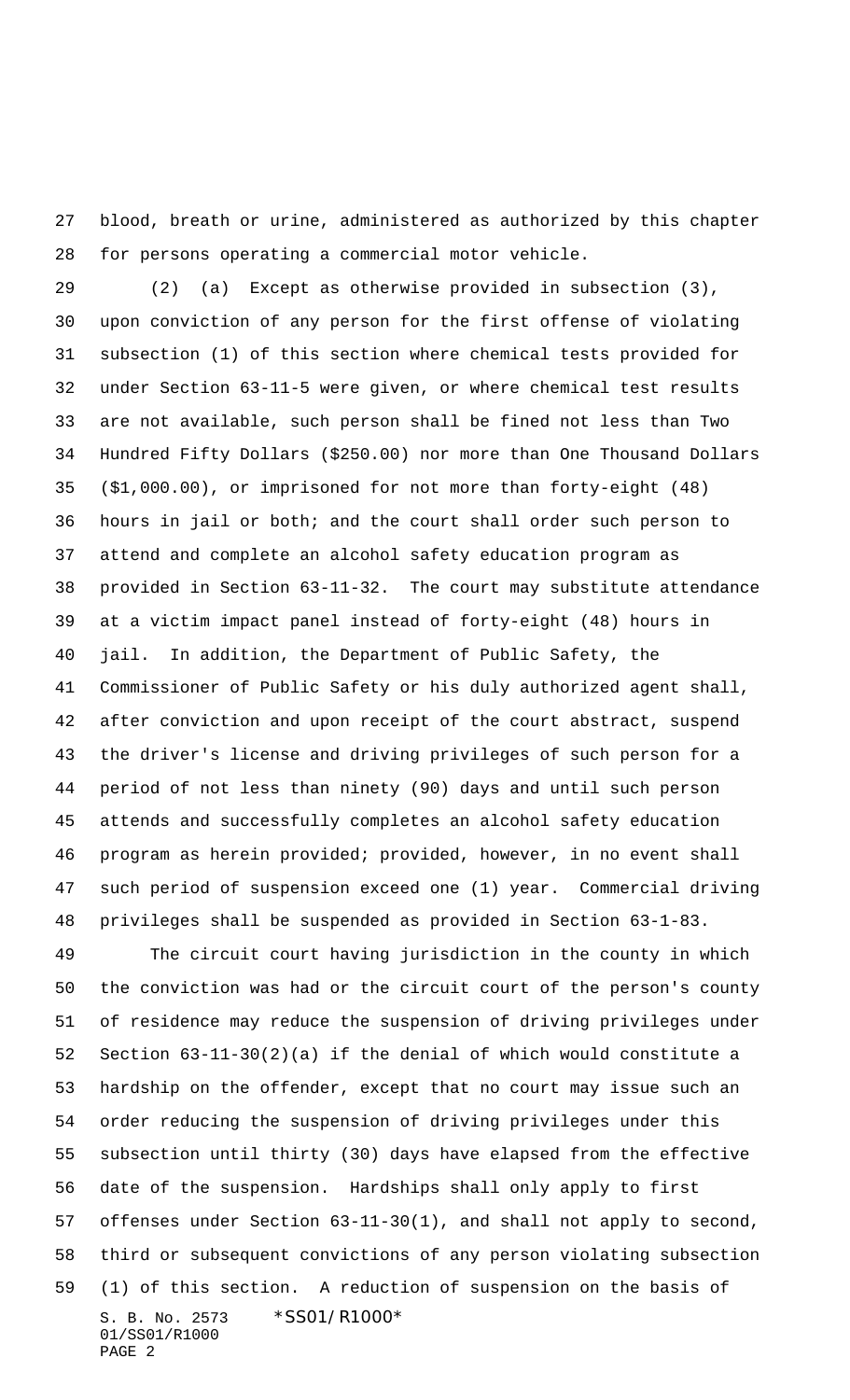hardship shall not be available to any person who refused to submit to a chemical test upon the request of a law enforcement officer as provided in Section 63-11-5. When the petition is filed, such person shall pay to the circuit clerk of the court where the petition is filed a fee of Fifty Dollars (\$50.00), which shall be deposited into the State General Fund to the credit of a special fund hereby created in the State Treasury to be used for alcohol or drug abuse treatment and education, upon appropriation by the Legislature. This fee shall be in addition to any other court costs or fees required for the filing of petitions.

 The petition filed under the provisions of this subsection shall contain the specific facts which the petitioner alleges to constitute a hardship and the driver's license number of the petitioner. A hearing may be held on any petition filed under this subsection only after ten (10) days' prior written notice to the Commissioner of Public Safety, or his designated agent, or the attorney designated to represent the state. At such hearing, the court may enter an order reducing the period of suspension.

 The order entered under the provisions of this subsection shall contain the specific grounds upon which hardship was determined, and shall order the petitioner to attend and complete an alcohol safety education program as provided in Section 63-11-32. A certified copy of such order shall be delivered to the Commissioner of Public Safety by the clerk of the court within five (5) days of the entry of the order. The certified copy of such order shall contain information which will identify the petitioner, including, but not limited to, the name, mailing address, street address, social security number and driver's license number of the petitioner.

 At any time following at least thirty (30) days of suspension for a first offense violation of this section, the court may grant the person hardship driving privileges upon written petition of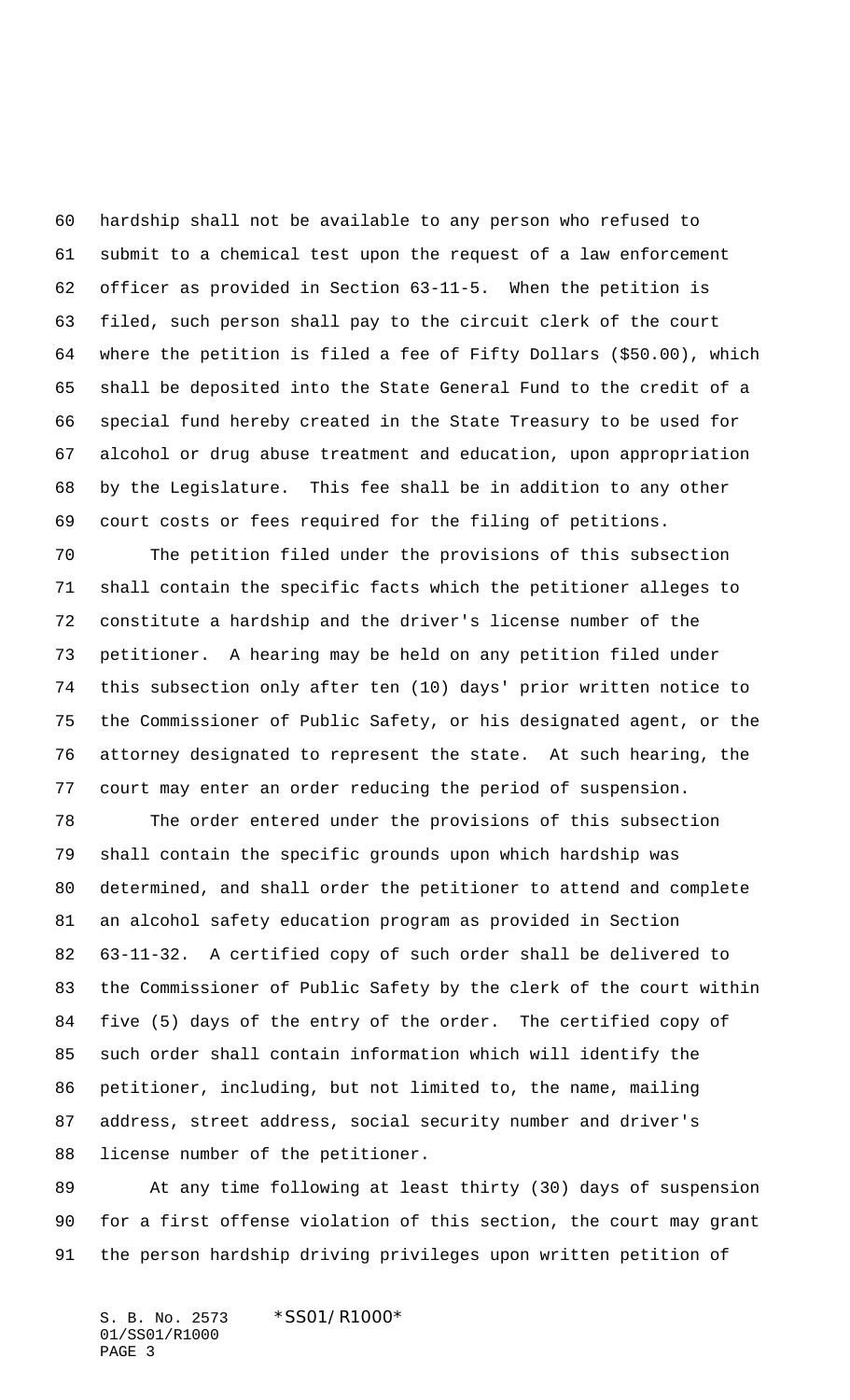the defendant, if it finds reasonable cause to believe that revocation would hinder the person's ability to:

94 (i) Continue his employment;

 (ii) Continue attending school or an educational institution; or

97 (iii) Obtain necessary medical care. Proof of the hardship shall be established by clear and convincing evidence which shall be supported by independent documentation.

S. B. No. 2573 \*SS01/R1000\* 01/SS01/R1000 PAGE 4 (b) Except as otherwise provided in subsection (3), upon any second conviction of any person violating subsection (1) of this section, the offenses being committed within a period of five (5) years, such person shall be fined not less than Six Hundred Dollars (\$600.00) nor more than One Thousand Five Hundred Dollars (\$1,500.00), shall be imprisoned not less than five (5) days nor more than one (1) year and sentenced to community service work for not less than ten (10) days nor more than one (1) year. The minimum penalties shall not be suspended or reduced by the court and no prosecutor shall offer any suspension or sentence reduction as part of a plea bargain. Except as may otherwise be provided by paragraph (d) of this subsection, the Commissioner of Public Safety shall suspend the driver's license of such person for two (2) years. Suspension of a commercial driver's license shall be governed by Section 63-1-83. Upon any second conviction as described in this paragraph, the court shall ascertain whether the defendant is married, and if the defendant is married shall obtain the name and address of the defendant's spouse; the clerk of the court shall submit this information to the Department of Public Safety. Further, the commissioner shall notify in writing, by certified mail, return receipt requested, the owner of the vehicle and the spouse, if any, of the person convicted of the second violation of the possibility of forfeiture of the vehicle if such person is convicted of a third violation of subsection (1)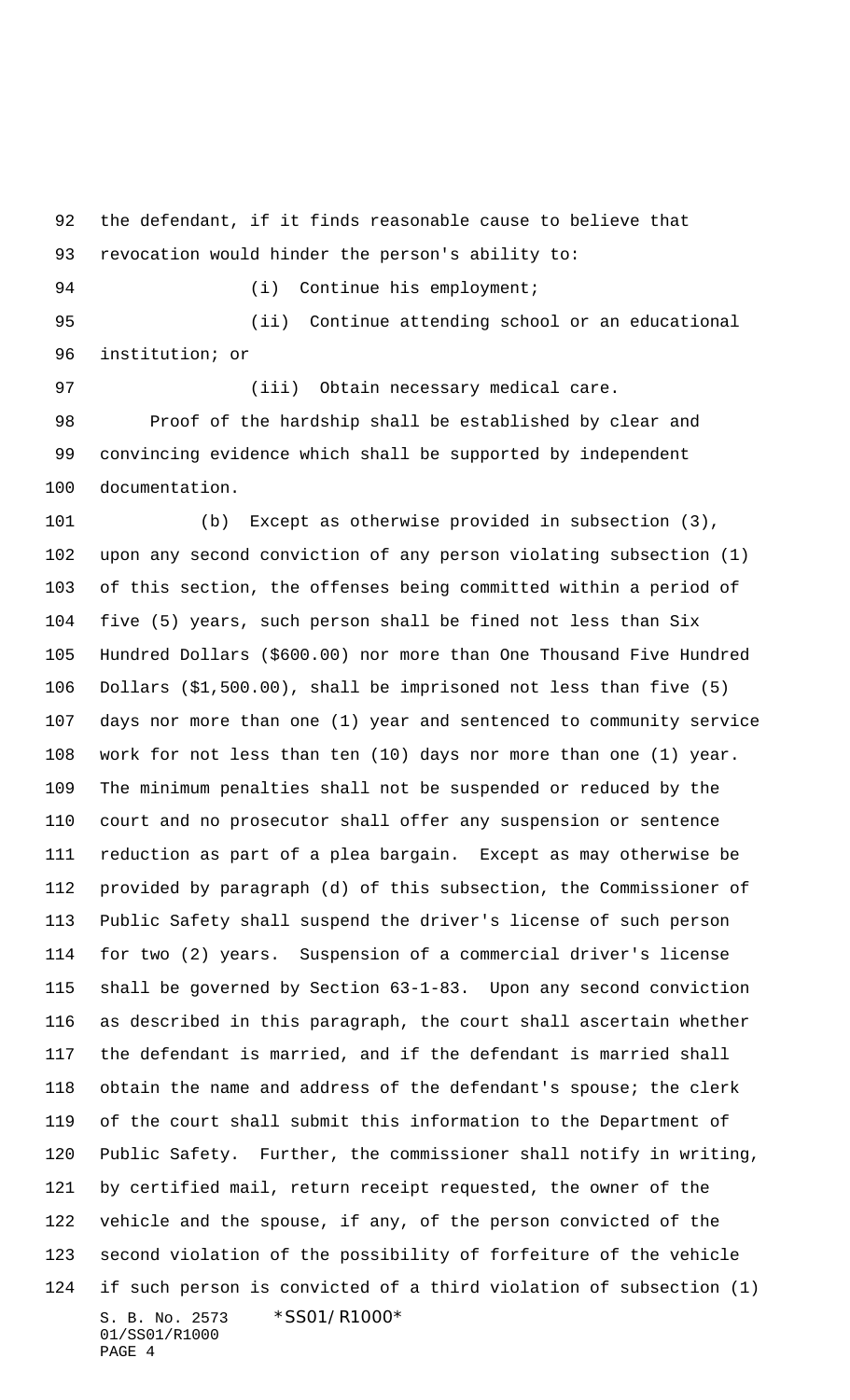of this section. The owner of the vehicle and the spouse shall be considered notified under this paragraph if the notice is deposited in the United States mail and any claim that the notice was not in fact received by the addressee shall not affect a subsequent forfeiture proceeding.

 For any second or subsequent conviction of any person under this section, the person shall also be subject to the penalties set forth in Section 63-11-31.

 (c) Except as otherwise provided in subsection (3), for any third or subsequent conviction of any person violating subsection (1) of this section, the offenses being committed within a period of five (5) years, such person shall be guilty of a felony and fined not less than Two Thousand Dollars (\$2,000.00) nor more than Five Thousand Dollars (\$5,000.00), shall be imprisoned not less than one (1) year nor more than five (5) years in the State Penitentiary. The minimum penalties shall not be suspended or reduced by the court and no prosecutor shall offer any suspension or sentence reduction as part of a plea bargain. The law enforcement agency shall seize the vehicle operated by any person charged with a third or subsequent violation of subsection (1) of this section, if such convicted person was driving the vehicle at the time the offense was committed. Such vehicle may be forfeited in the manner provided by Sections 63-11-49 through 63-11-53. Except as may otherwise be provided by paragraph (e) of this subsection, the Commissioner of Public Safety shall suspend the driver's license of such person for five (5) years. The suspension of a commercial driver's license shall be governed by Section 63-1-83.

S. B. No. 2573 \*SS01/R1000\* 01/SS01/R1000 PAGE 5 (d) Except as otherwise provided in subsection (3), any person convicted of a second violation of subsection (1) of this section shall receive an in-depth diagnostic assessment, and if as a result of such assessment is determined to be in need of treatment of his alcohol and/or drug abuse problem, such person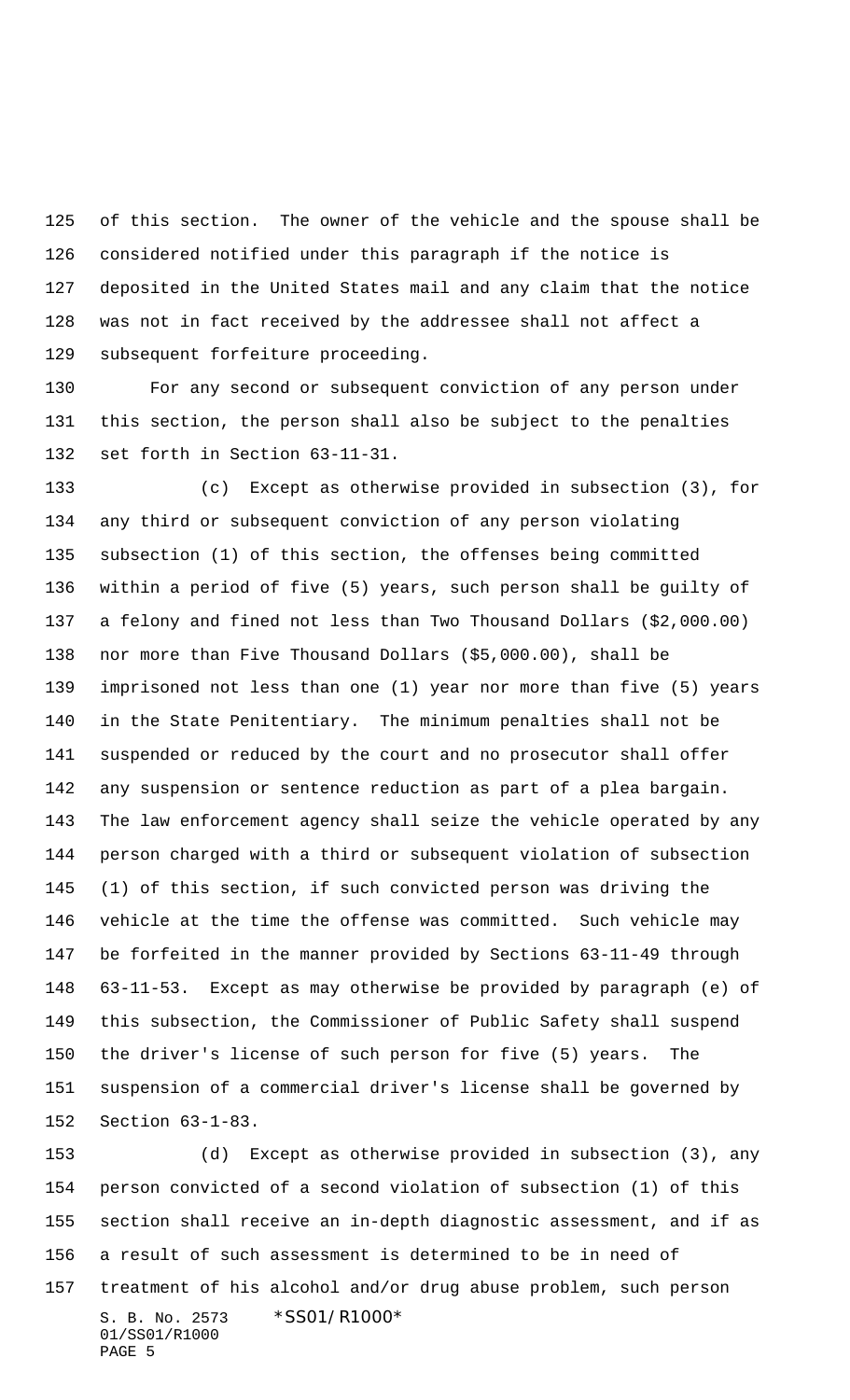shall successfully complete treatment of his alcohol and/or drug abuse problem at a program site certified by the Department of Mental Health. Such person shall be eligible for reinstatement of his driving privileges upon the successful completion of such treatment after a period of one (1) year after such person's driver's license is suspended. Each person who receives a diagnostic assessment shall pay a fee representing the cost of such assessment. Each person who participates in a treatment program shall pay a fee representing the cost of such treatment.

 (e) Except as otherwise provided in subsection (3), any person convicted of a third or subsequent violation of subsection (1) of this section shall receive an in-depth diagnostic assessment, and if as a result of such assessment is determined to be in need of treatment of his alcohol and/or drug abuse problem, such person shall enter an alcohol and/or drug abuse program approved by the Department of Mental Health for treatment of such person's alcohol and/or drug abuse problem. If such person successfully completes such treatment, such person shall be eligible for reinstatement of his driving privileges after a period of three (3) years after such person's driver's license is suspended.

 (f) The Department of Public Safety shall promulgate rules and regulations for the use of interlock ignition devices as provided in Section 63-11-31 and consistent with the provisions therein. Such rules and regulations shall provide for the calibration of such devices and shall provide that the cost of the use of such systems shall be borne by the offender. The Department of Public Safety shall approve which vendors of such devices shall be used to furnish such systems.

S. B. No. 2573 \*SS01/R1000\* 01/SS01/R1000 PAGE 6 (3) (a) This subsection shall be known and may be cited as Zero Tolerance for Minors. The provisions of this subsection shall apply only when a person under the age of twenty-one (21) years has a blood alcohol concentration two one-hundredths percent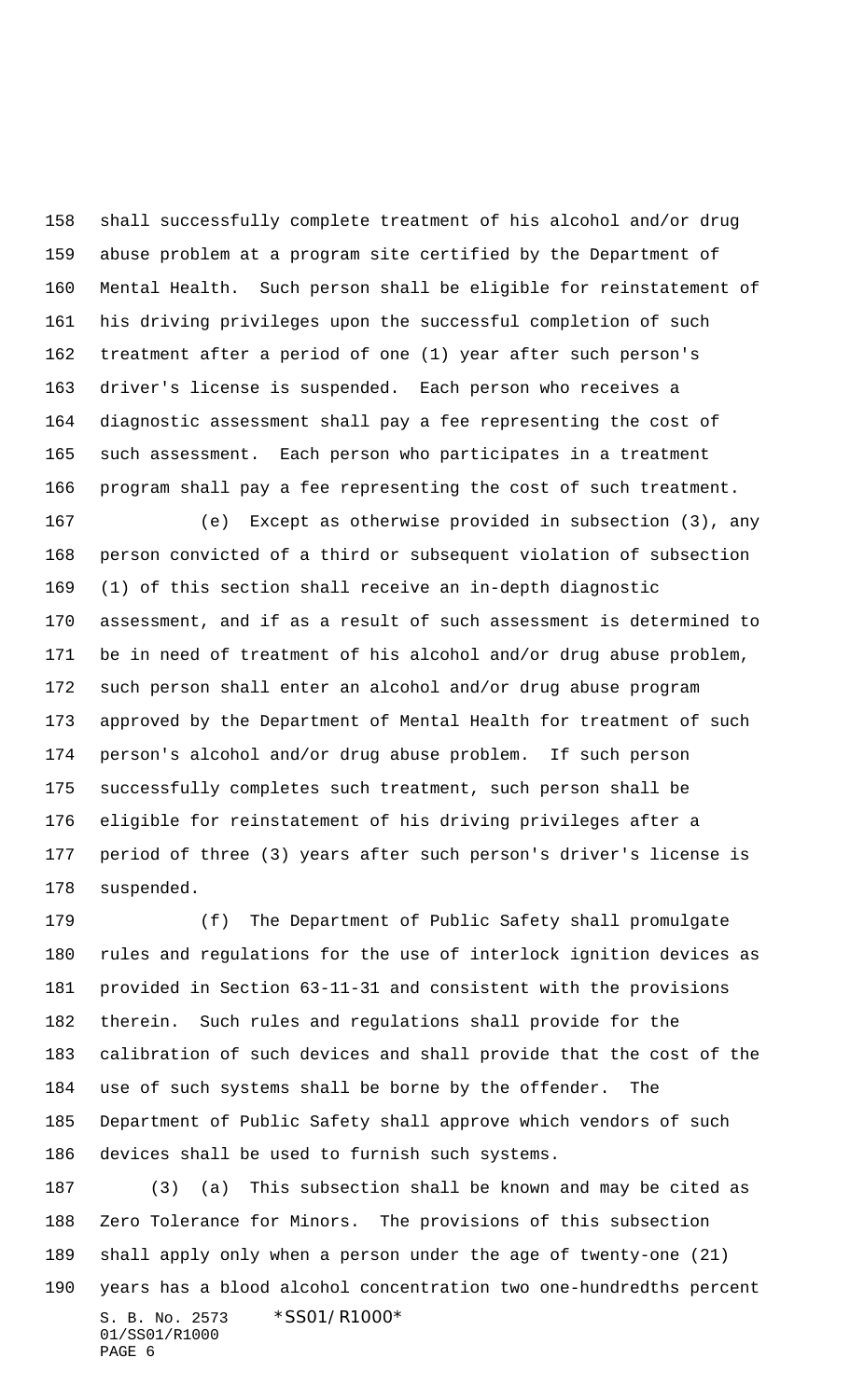(.02%) or more, but lower than eight one-hundredths percent (.08%). If such person's blood alcohol concentration is eight one-hundredths percent (.08%) or more, the provisions of subsection (2) shall apply.

 (b) Upon conviction of any person under the age of twenty-one (21) years for the first offense of violating subsection (1) of this section where chemical tests provided for under Section 63-11-5 were given, or where chemical test results are not available, such person shall have his driver's license suspended for ninety (90) days and shall be fined Two Hundred Fifty Dollars (\$250.00); and the court shall order such person to attend and complete an alcohol safety education program as provided in Section 63-11-32. The court may also require attendance at a victim impact panel.

S. B. No. 2573 \*SS01/R1000\* 01/SS01/R1000 PAGE 7 The circuit court having jurisdiction in the county in which the conviction was had or the circuit court of the person's county of residence may reduce the suspension of driving privileges under 208 Section  $63-11-30(2)(a)$  if the denial of which would constitute a hardship on the offender, except that no court may issue such an order reducing the suspension of driving privileges under this subsection until thirty (30) days have elapsed from the effective date of the suspension. Hardships shall only apply to first offenses under Section 63-11-30(1), and shall not apply to second, third or subsequent convictions of any person violating subsection (1) of this section. A reduction of suspension on the basis of hardship shall not be available to any person who refused to submit to a chemical test upon the request of a law enforcement officer as provided in Section 63-11-5. When the petition is filed, such person shall pay to the circuit clerk of the court where the petition is filed a fee of Fifty Dollars (\$50.00), which shall be deposited into the State General Fund to the credit of a special fund hereby created in the State Treasury to be used for alcohol or drug abuse treatment and education, upon appropriation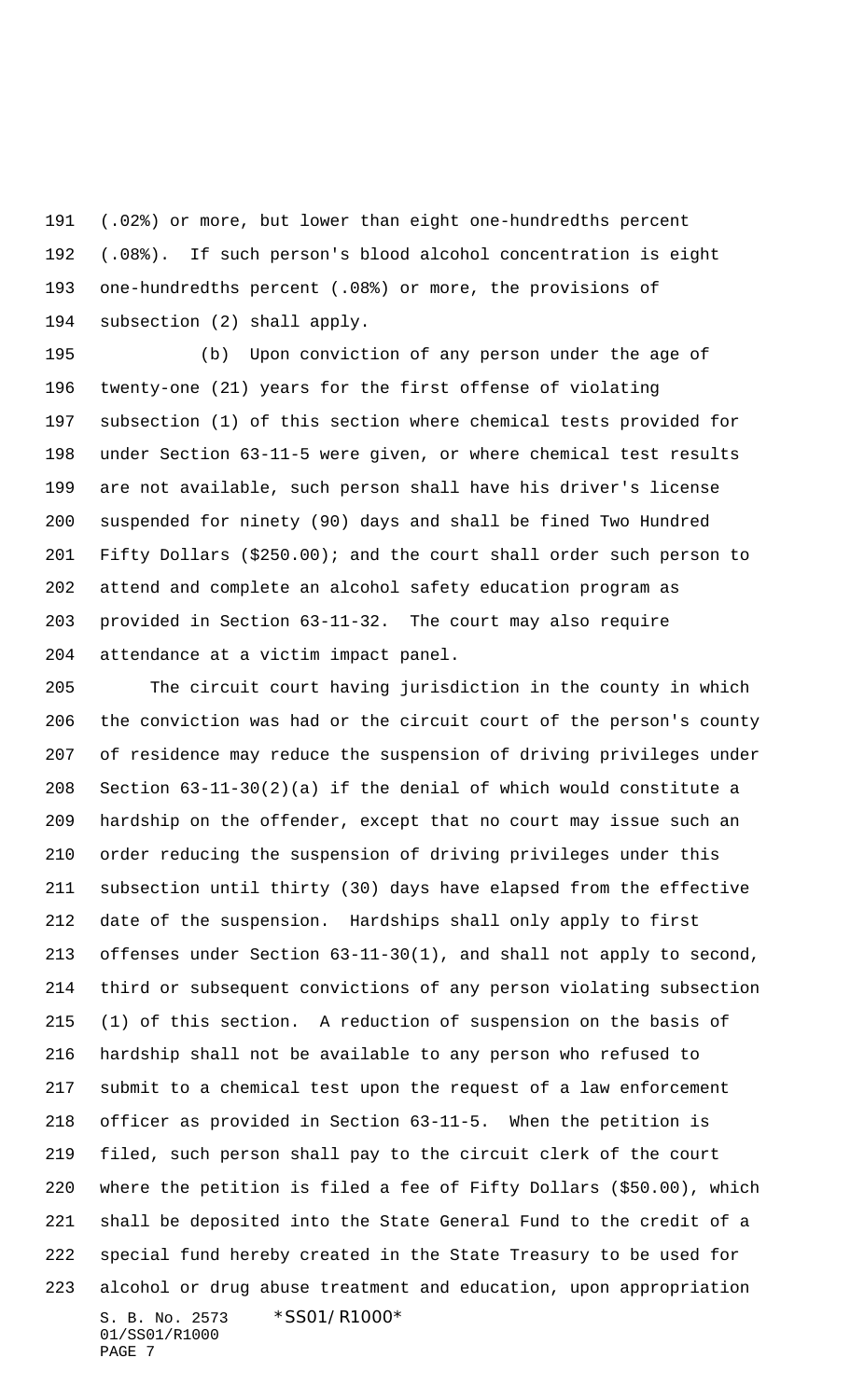by the Legislature. This fee shall be in addition to any other court costs or fees required for the filing of petitions.

 The petition filed under the provisions of this subsection shall contain the specific facts which the petitioner alleges to constitute a hardship and the driver's license number of the petitioner. A hearing may be held on any petition filed under this subsection only after ten (10) days' prior written notice to the Commissioner of Public Safety, or his designated agent, or the attorney designated to represent the state. At such hearing, the court may enter an order reducing the period of suspension.

 The order entered under the provisions of this subsection shall contain the specific grounds upon which hardship was determined, and shall order the petitioner to attend and complete an alcohol safety education program as provided in Section 63-11-32. A certified copy of such order shall be delivered to the Commissioner of Public Safety by the clerk of the court within five (5) days of the entry of the order. The certified copy of such order shall contain information which will identify the petitioner, including, but not limited to, the name, mailing address, street address, social security number and driver's license number of the petitioner.

 At any time following at least thirty (30) days of suspension for a first offense violation of this section, the court may grant the person hardship driving privileges upon written petition of the defendant, if it finds reasonable cause to believe that revocation would hinder the person's ability to:

(i) Continue his employment;

 (ii) Continue attending school or an educational institution; or

(iii) Obtain necessary medical care.

 Proof of the hardship shall be established by clear and convincing evidence which shall be supported by independent

documentation.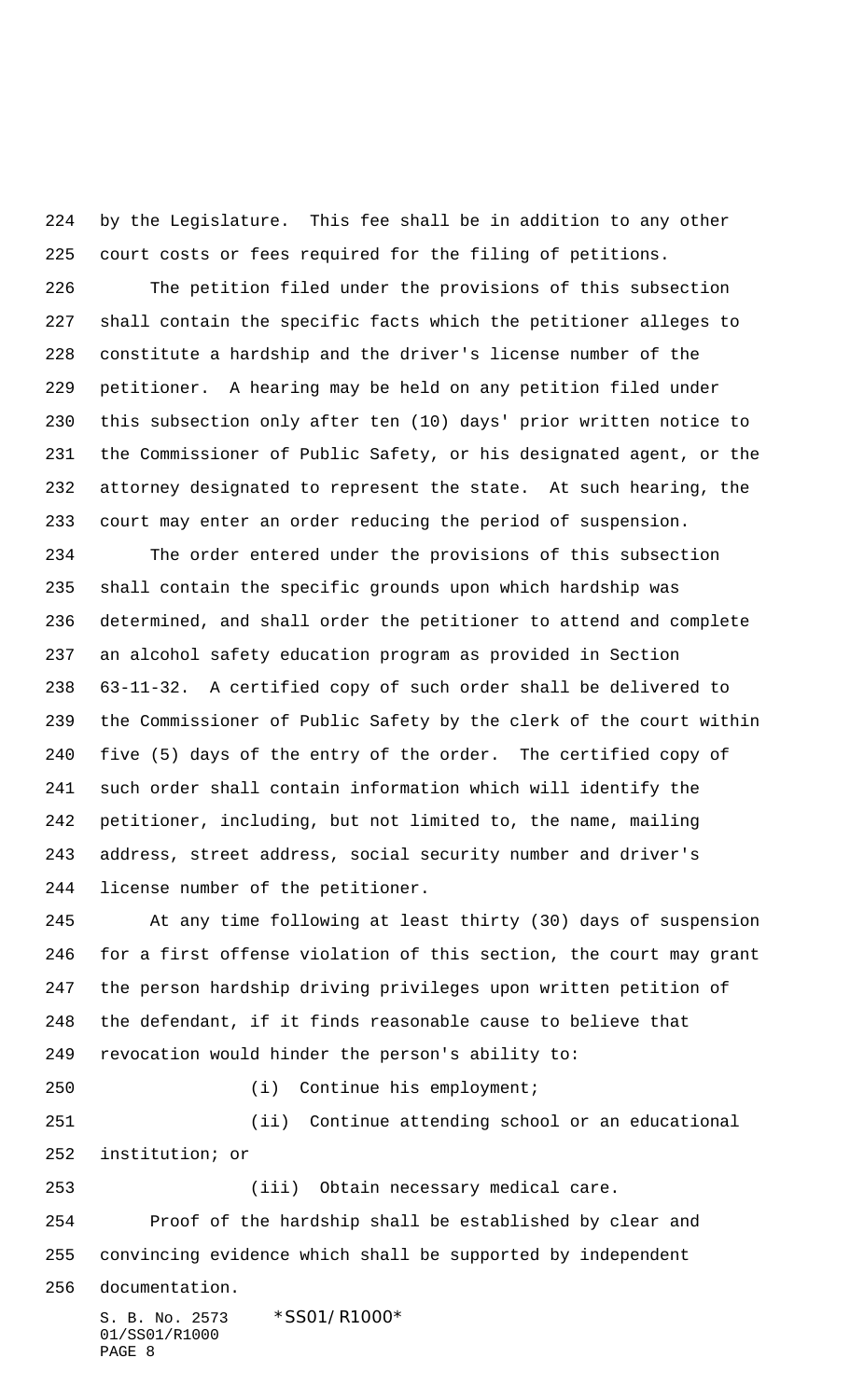(c) Upon any second conviction of any person under the age of twenty-one (21) years violating subsection (1) of this section, the offenses being committed within a period of five (5) years, such person shall be fined not more than Five Hundred Dollars (\$500.00) and shall have his driver's license suspended for one (1) year.

 (d) For any third or subsequent conviction of any person under the age of twenty-one (21) years violating subsection (1) of this section, the offenses being committed within a period of five (5) years, such person shall be fined not more than One Thousand Dollars (\$1,000.00) and shall have his driver's license suspended until he reaches the age of twenty-one (21) or for two (2) years, whichever is longer.

 (e) Any person under the age of twenty-one (21) years convicted of a second violation of subsection (1) of this section, may have the period that his driver's license is suspended reduced if such person receives an in-depth diagnostic assessment, and as a result of such assessment is determined to be in need of treatment of his alcohol and/or drug abuse problem and successfully completes treatment of his alcohol and/or drug abuse problem at a program site certified by the Department of Mental Health. Such person shall be eligible for reinstatement of his driving privileges upon the successful completion of such treatment after a period of six (6) months after such person's driver's license is suspended. Each person who receives a diagnostic assessment shall pay a fee representing the cost of such assessment. Each person who participates in a treatment program shall pay a fee representing the cost of such treatment.

 (f) Any person under the age of twenty-one (21) years convicted of a third or subsequent violation of subsection (1) of this section shall complete treatment of an alcohol and/or drug abuse program at a site certified by the Department of Mental

Health.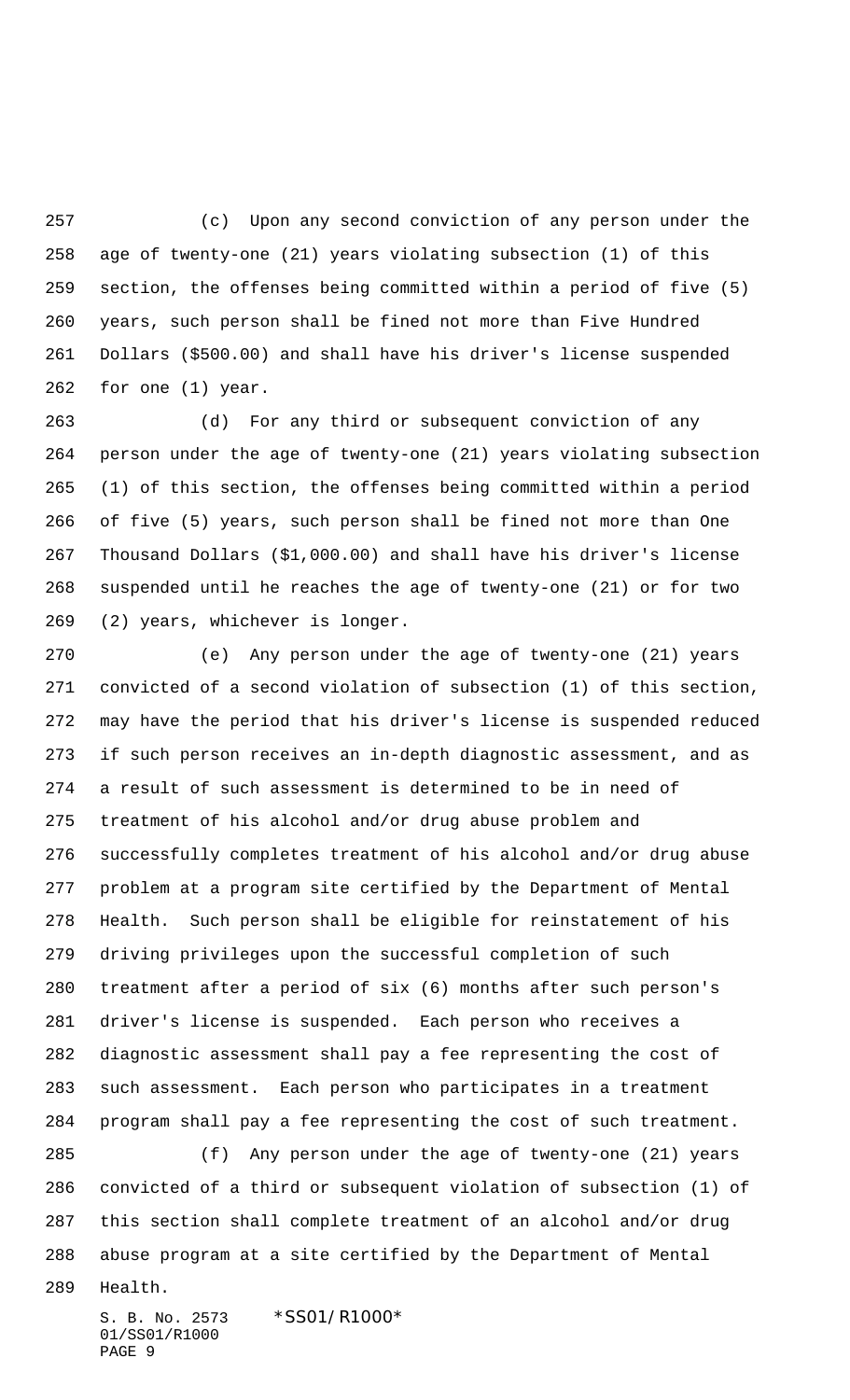(g) The court shall have the discretion to rule that a first offense of this subsection by a person under the age of twenty-one (21) years shall be nonadjudicated. Such person shall be eligible for nonadjudication only once. The Department of Public Safety shall maintain a confidential registry of all cases which are nonadjudicated as provided in this paragraph. A judge who rules that a case is nonadjudicated shall forward such ruling to the Department of Public Safety. Judges and prosecutors involved in implied consent violations shall have access to the confidential registry for the purpose of determining nonadjudication eligibility. A record of a person who has been nonadjudicated shall be maintained for five (5) years or until such person reaches the age of twenty-one (21) years. Any person whose confidential record has been disclosed in violation of this paragraph shall have a civil cause of action against the person and/or agency responsible for such disclosure.

 (4) In addition to the other penalties provided in this section, every person refusing a law enforcement officer's request to submit to a chemical test of his breath as provided in this chapter, or who was unconscious at the time of a chemical test and refused to consent to the introduction of the results of such test in any prosecution, shall suffer an additional suspension of driving privileges as follows:

 The Commissioner of Public Safety or his authorized agent shall suspend the driver's license or permit to drive or deny the issuance of a license or permit to such person as provided for first, second and third or subsequent offenders in subsection (2) of this section. Such suspension shall be in addition to any suspension imposed pursuant to subsection (1) of Section 63-11-23. The minimum suspension imposed under this subsection shall not be reduced and no prosecutor is authorized to offer a reduction of such suspension as part of a plea bargain.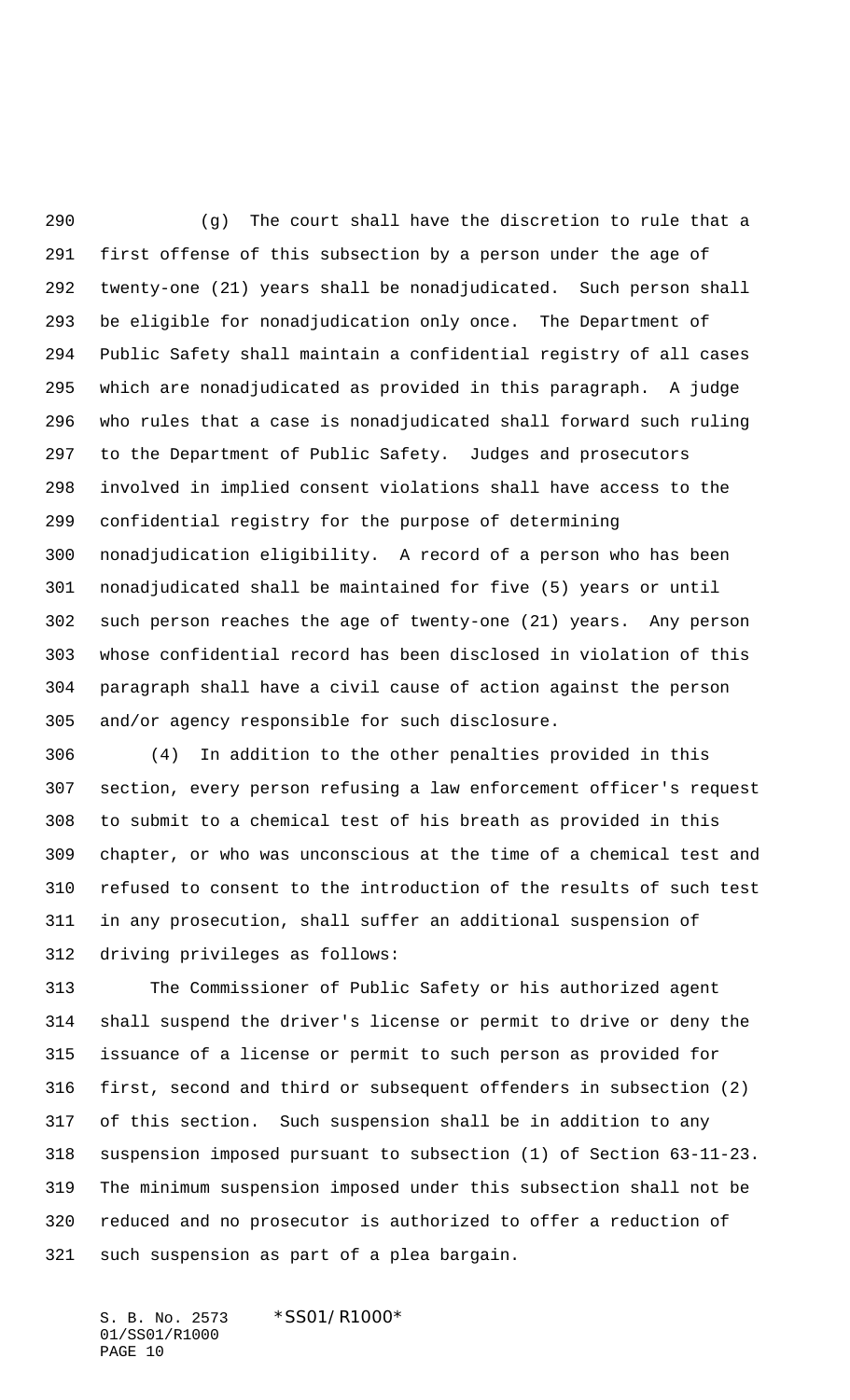(5) Every person who operates any motor vehicle in violation of the provisions of subsection (1) of this section and who in a negligent manner causes the death of another or mutilates, disfigures, permanently disables or destroys the tongue, eye, lip, nose or any other limb, organ or member of another shall, upon conviction, be guilty of a felony and shall be committed to the custody of the State Department of Corrections for a period of time not to exceed twenty-five (25) years.

 (6) Upon conviction of any violation of subsection (1) of this section, the trial judge shall sign in the place provided on the traffic ticket, citation or affidavit stating that the person arrested either employed an attorney or waived his right to an attorney after having been properly advised. If the person arrested employed an attorney, the name, address and telephone number of the attorney shall be written on the ticket, citation or affidavit. The judge shall cause a copy of the traffic ticket, citation or affidavit, and any other pertinent documents concerning the conviction, to be sent to the Commissioner of Public Safety. A copy of the traffic ticket, citation or affidavit and any other pertinent documents, having been attested as true and correct by the Commissioner of Public Safety, or his designee, shall be sufficient proof of the conviction for purposes of determining the enhanced penalty for any subsequent convictions of violations of subsection (1) of this section.

 (7) Convictions in other states of violations for driving or operating a vehicle while under the influence of an intoxicating liquor or while under the influence of any other substance that has impaired the person's ability to operate a motor vehicle occurring after July 1, 1992, shall be counted for the purposes of determining if a violation of subsection (1) of this section is a first, second, third or subsequent offense and the penalty that shall be imposed upon conviction for a violation of subsection (1) of this section.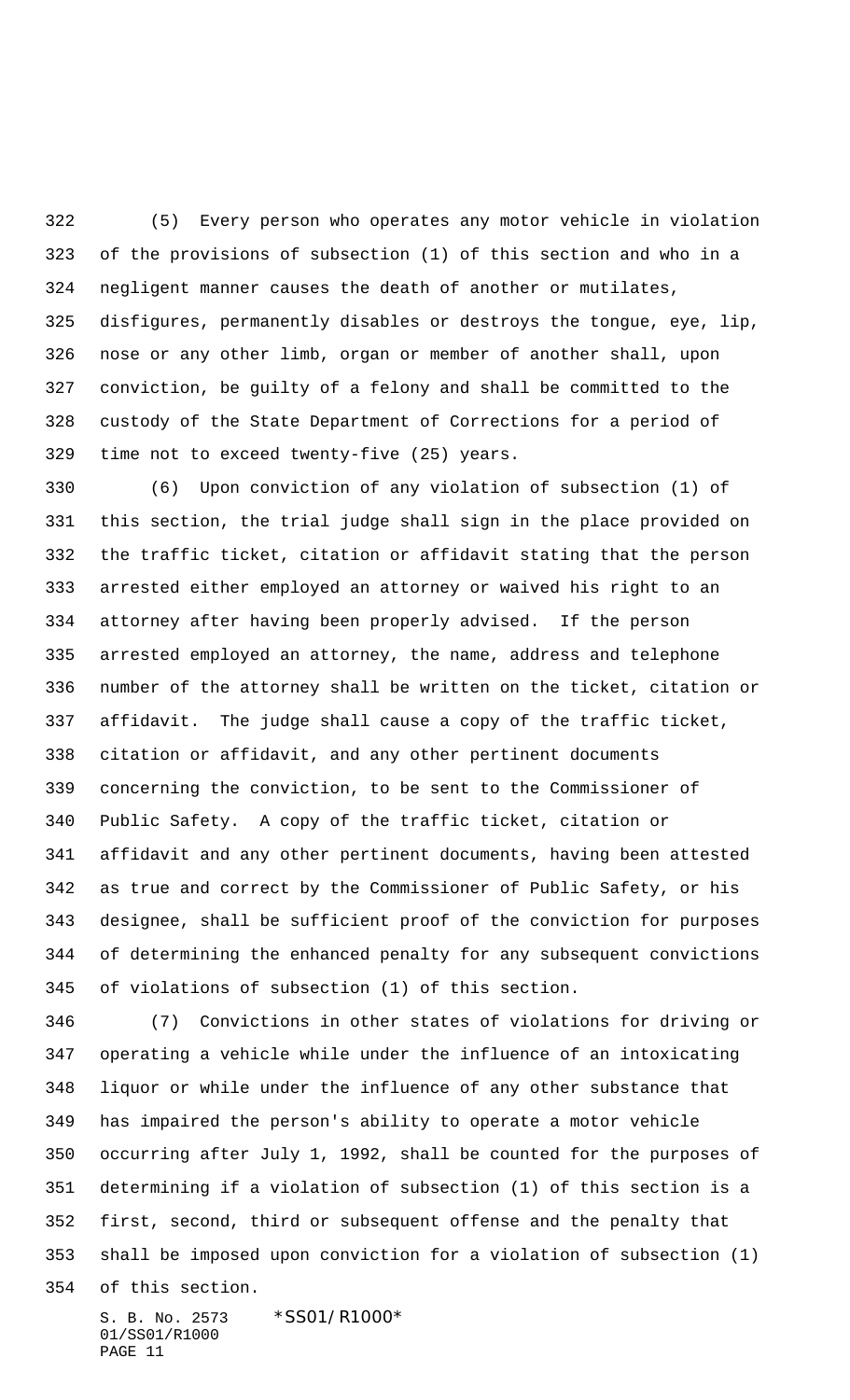(8) For the purposes of determining how to impose the sentence for a second, third or subsequent conviction under this section, the indictment shall not be required to enumerate previous convictions. It shall only be necessary that the indictment state the number of times that the defendant has been convicted and sentenced within the past five (5) years under this section to determine if an enhanced penalty shall be imposed. The amount of fine and imprisonment imposed in previous convictions shall not be considered in calculating offenses to determine a second, third or subsequent offense of this section.

 (9) Any person under the legal age to obtain a license to operate a motor vehicle convicted under this section shall not be eligible to receive such license until the person reaches the age of eighteen (18) years.

 (10) Suspension of driving privileges for any person convicted of violations of Section 63-11-30(1) shall run consecutively.

 (11) The court may order the use of any ignition interlock device as provided in Section 63-11-31.

 SECTION 2. Section 63-11-23, Mississippi Code of 1972, is amended as follows:

S. B. No. 2573 \*SS01/R1000\* 01/SS01/R1000 PAGE 12 63-11-23. (1) The Commissioner of Public Safety, or his authorized agent, shall review the sworn report by a law enforcement officer as provided in Section 63-11-21. If upon such review the Commissioner of Public Safety, or his authorized agent, finds (a) that the law enforcement officer had reasonable grounds and probable cause to believe the person had been driving a motor vehicle upon the public highways, public roads and streets of this state while under the influence of intoxicating liquor or any other substance which may impair a person's mental or physical ability; (b) that he refused to submit to the test upon request of the officer; and (c) that the person was informed that his license and/or driving privileges would be suspended or denied if he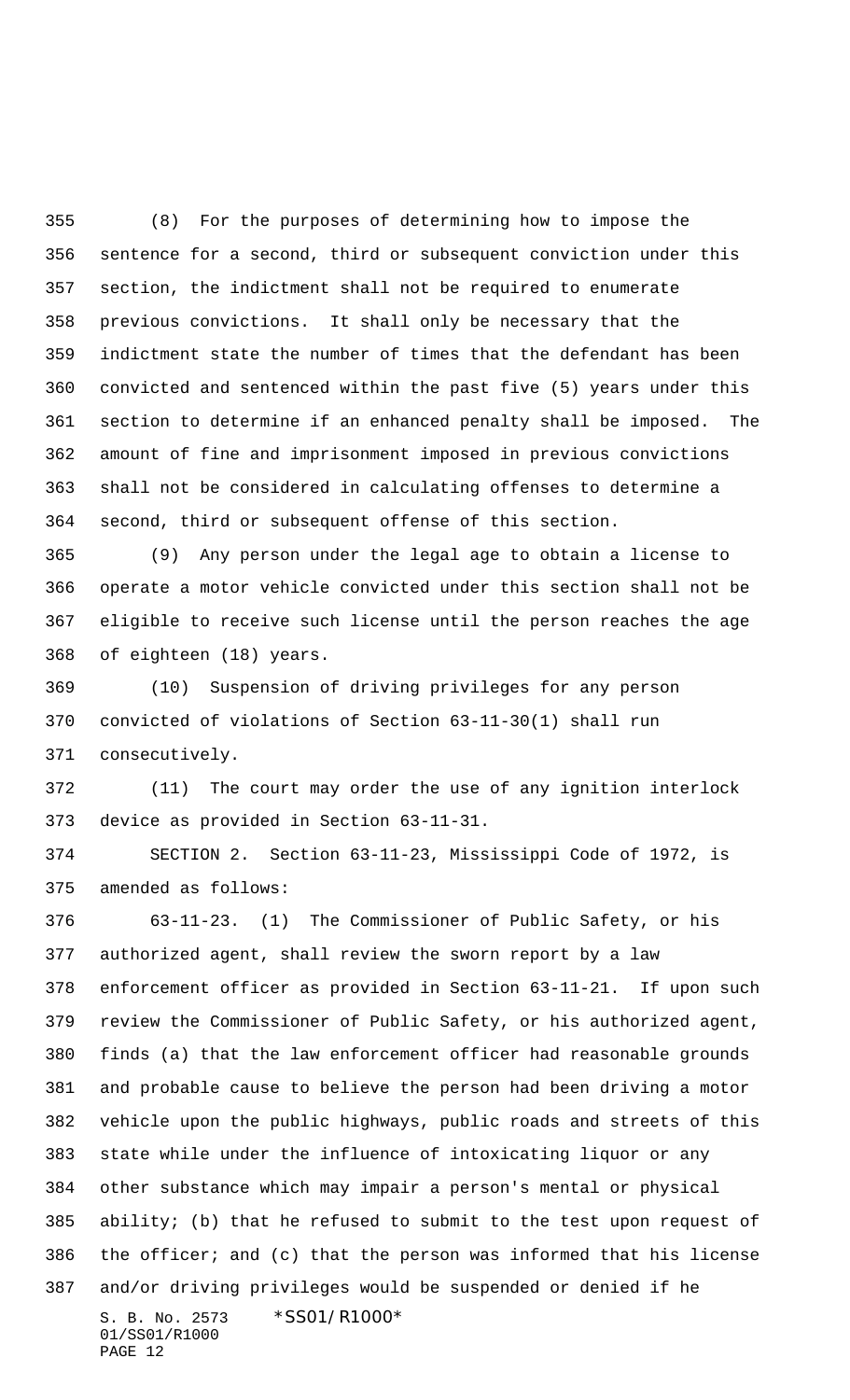refused to submit to the chemical test, then the Commissioner of Public Safety, or his authorized agent, shall give notice to the licensee that his license or permit to drive, or any nonresident operating privilege, shall be suspended thirty (30) days after the date of such notice for a period of ninety (90) days in the event such person has not previously been convicted of a violation of Section 63-11-30, or, for a period of one (1) year in the event of any previous conviction of such person under Section 63-11-30. In the event the commissioner or his authorized agent determines that the license should not be suspended, he shall return the license or permit to the licensee.

 The notice of suspension shall be in writing and given in the manner provided in Section 63-1-52(2)(a).

S. B. No. 2573 \*SS01/R1000\* 01/SS01/R1000 PAGE 13 (2) If the chemical testing of a person's breath indicates the blood alcohol concentration was eight one-hundredths percent (.08%) or more for persons who are above the legal age to purchase alcoholic beverages under state law, or two one-hundredths percent (.02%) or more for persons who are below the legal age to purchase alcoholic beverages under state law, based upon grams of alcohol per one hundred (100) milliliters of blood or grams of alcohol per two hundred ten (210) liters of breath as shown by a chemical analysis of such person's blood, or breath, or urine, the arresting officer shall seize the license and give the driver a receipt for his license on forms prescribed by the Commissioner of Public Safety and shall promptly forward the license together with a sworn report to the Commissioner of Public Safety. The receipt given a person as provided herein shall be valid as a permit to operate a motor vehicle for a period of thirty (30) days in order that the defendant be processed through the court having original jurisdiction and a final disposition had. If the defendant requests a trial within thirty (30) days and such trial is not commenced within thirty (30) days, then the court shall determine if the delay in the trial is the fault of the defendant or his